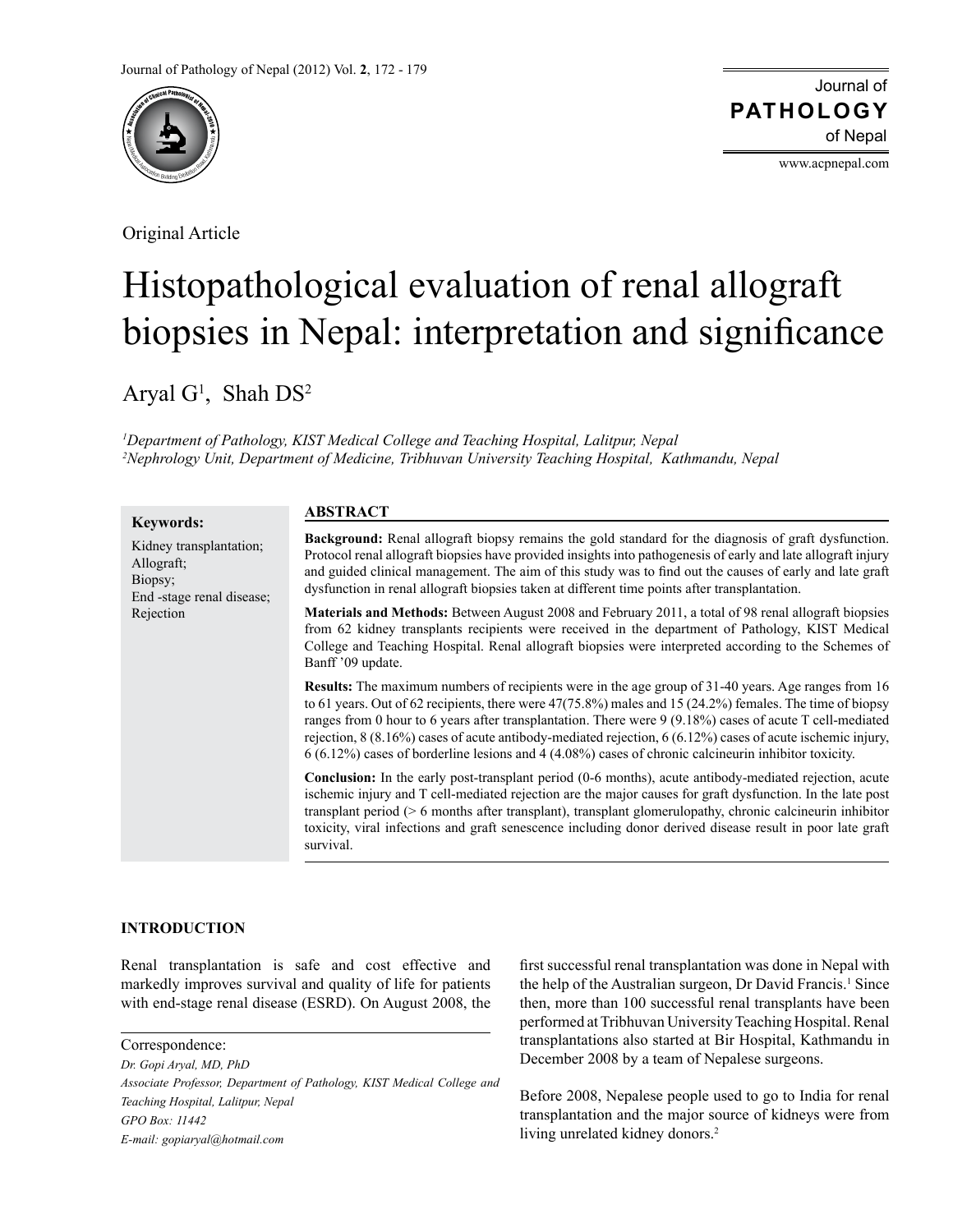Renal allograft biopsy remains the gold standard for the diagnosis of graft dysfunction.<sup>3</sup> It plays the major role in the diagnosis and subsequent therapy of allograft dysfunction. Rejection is most important, but is only one of many causes of allograft dysfunction. The other causes of graft dysfunction are acute ischemic injury, calcineurin inhibitor (CNI) toxicity, infections, including pyelonephritis and polyomavirus nephropathy, chronic obstruction/reflux, hypertension, and recurrent and de novo disease.

The degree of Human Leukocyte Antigen (HLA) mismatch and the presence of preexisting (sensitized) or de-novo HLA antibodies, particularly donor specific antibodies (DSAs) are important determinants of graft survival.4 Until the early 1990s, rejection of renal allograft was classified into hyperacute (minutes to hours, due to preformed DSAs), accelerated (within first two transplant weeks), acute (weeks to months) and chronic (months to years) rejection.

There was no standardized international diagnostic category for renal allograft biopsies resulting in considerable heterogeneity in reporting among the various centers. In 1991, a group of renal pathologists, nephrologists, and transplant surgeons formulated a schema for nomenclature and classification of renal allograft biopsies in Banff, Alberta, Canada.<sup>5</sup> For the last 20 years, Banff classification of renal allograft pathology has grown to be the major standard classification in renal transplant pathology and in international clinical trials of new antirejection agents. The original Banff classification remains updated at regular interval, the latest being in August 2009.<sup>6</sup> The most significant change in 2009 compared to 2007 Banff schema<sup>7</sup> was the acceptance and definition of antibody- mediated rejection (ABMR).

There are many causes of early graft dysfunction. Immediately after transplant, ischemic injury is the major concern, while acute rejection can manifest usually after the first week. The key histological feature of acute rejection is the presence of inflammation that targets renal tubules, vessels and glomeruli. ABMR is less easily diagnosed on histological criteria alone. It must be considered largely in the pre-sensitized patient. In renal biopsy, complement split product C4d deposition in the peritubular capillaries is considered to be a marker for ABMR.<sup>8</sup>

Acute T cell-mediated rejection (TCMR) arises because of recipient immune activation by donor antigens and occurs mostly in the context of mismatched HLA. Histologically, the biopsy shows mononuclear cell infiltration within the interstitium, tubules and arterial endothelium. Inflammation must involve at least 25% of the interstitium with moderate tubulitis to diagnose rejection. A higher grade is applied if there is severe tubulitis. Glomeruli appear normal in the majority of the cases of acute cellular rejection.

Late graft dysfunction occurs months to years post-

transplantation and is multifactorial, involving both immunological and non-immunological factors. Immunological factors include the degree of HLA matching, whether the recipient has previously been sensitized to HLA with the development of donor specific HLA antibodies, and the effectiveness of immunosuppressant used. The nonimmunological factors include recipient age and general health, donor type and original cause of renal failure. Chronic CNI toxicity and hypertension are major causes of late graft loss.<sup>9</sup> Chronic humoral rejection has now been defined in the form of transplant glomerulopathy (TG), which manifests clinically around 5 years after transplant. $10,11$ 

The morphological sequelae of chronic rejection are now established, and the various other causes have also been better defined. With attention being paid to identifying specific causes, the term ''chronic allograft nephropathy (CAN)'' has been abandoned and, in the absence of a specific cause, the recommended term is interstitial fibrosis and tubular atrophy, not otherwise specified (IF/TA, NOS).<sup>12</sup>

Protocol renal allograft biopsies at fixed time points from transplantation provide insights into the pathogenesis of early and late allograft injury.13-15 It helps to detect subclinical rejection, which is mostly seen during the first month of transplantation and it is associated with the progression to IF/TA.16

The aim of this study was to find out the causes of early and late graft dysfunction in renal allograft biopsies taken at different time points after transplantation in one of the university hospital in Nepal.

### **MATERIALS AND METHODS**

Between August 2008 and February 2011, a total of 98 renal allograft biopsies from 62 kidney transplants recipients were received in the department of Pathology, KIST Medical College and Teaching Hospital. All the biopsies were done in Tribhuvan University teaching Hospital, Kathmandu, Nepal. Implantation biopsy (0-hour) was taken after vascular anastomosis and before wound closure.

Biopsy specimens prepared for light microscopy were formalin-fixed and paraffin-embedded. The sections were cut at 3-4µ thickness. Two slides were stained with Hematoxylin and eosin (HE), two with Periodic Acid-Schiff (PAS) and one slide with Masson Trichrome stain. All the biopsies were interpreted by author. Optimal biopsy was defined as a specimen that contains at least 10 glomeruli and 2 arteries; a marginal biopsy having 7 to 9 glomeruli and 1 artery.17 The presence of 7 glomeruli and 1 artery was considered minimally acceptable. The sections with fewer than 7 glomeruli or no arteries or with only medulla were considered non-diagnostic specimen. The relevant clinical history like rapid rise in serum creatinine, degree of sensitization, anti-HLA antibody status, previous infection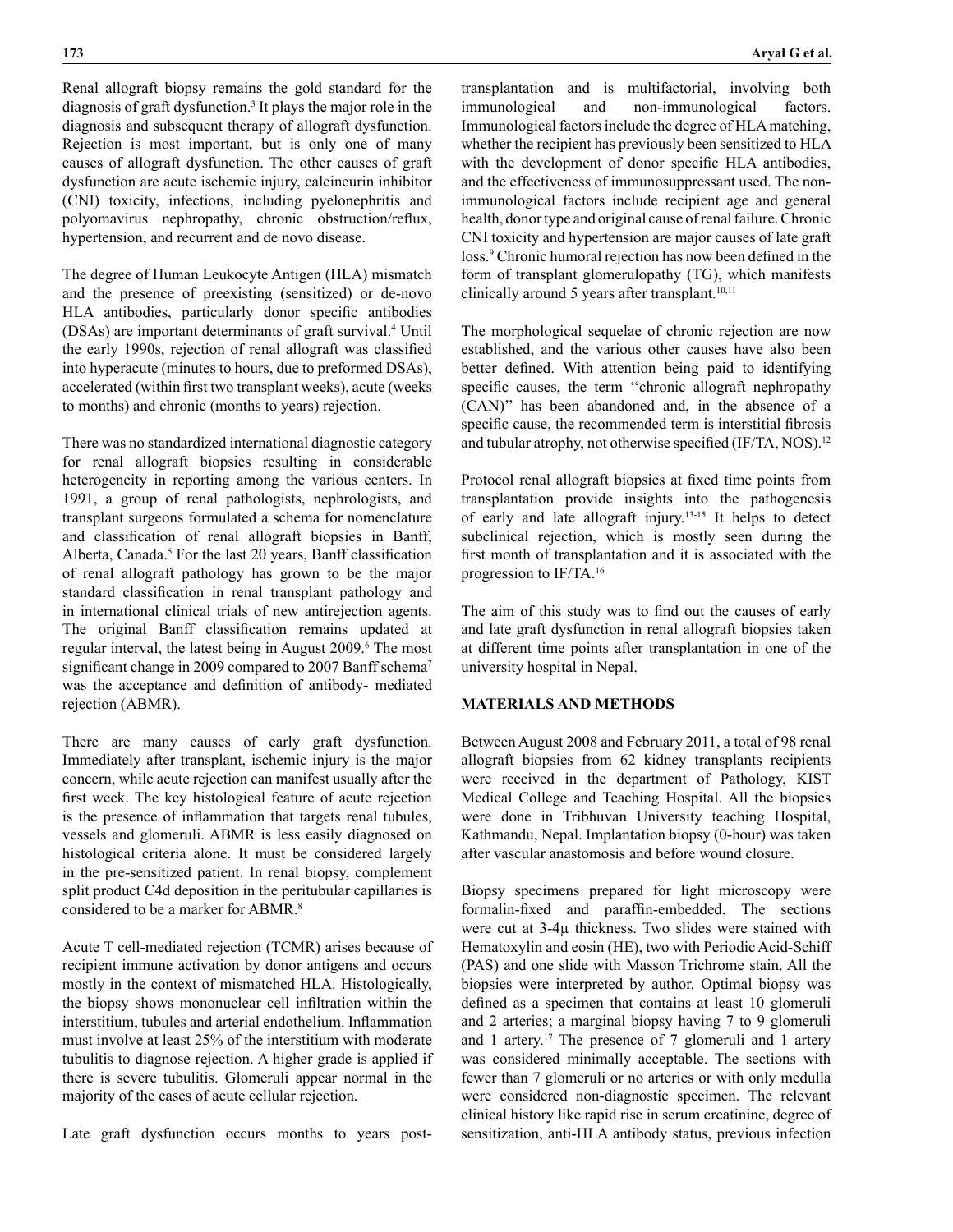and allograft age were retrieved from patient record file or by telephone communication with consulting nephrologist.

Histological diagnosis was made according to the Banff '09 update<sup>6</sup> as shown in Table 1. This semiquantitative scorings system is used for the classification and grading of shortand long-term changes that occur in the glomeruli, tubules, interstitium, arteries, and arterioles of a renal transplant. Scores range from 0 to 3, with higher scores indicating more severe abnormalities. Statistical analysis was done by using Statistical Package for the Social Sciences 17.0 software.

## **RESULTS**

Of 98 biopsy specimens from 62 recipients, 9 were nondiagnostic because of insufficient tissue for evaluation. There were total of 54 protocols (0-hour) and 44 clinically indicated biopsies which were performed at or near the times indicated in the recommended protocol.<sup>18</sup>

Histopathological findings of 98 renal allograft biopsies are shown in Table 2. There were 9 (9.18%) cases of TCMR, 8  $(8.16\%)$  cases of ABMR, 6  $(6.12\%)$  cases of acute ischemic

| Table 1: Banff 97 diagnostic categories for renal allograft biopsies-Banff '09 update                                                                                                                                                                                                                                                                                                                                                                                                                                                                                                                                                                 |  |  |  |  |
|-------------------------------------------------------------------------------------------------------------------------------------------------------------------------------------------------------------------------------------------------------------------------------------------------------------------------------------------------------------------------------------------------------------------------------------------------------------------------------------------------------------------------------------------------------------------------------------------------------------------------------------------------------|--|--|--|--|
| 1. Normal                                                                                                                                                                                                                                                                                                                                                                                                                                                                                                                                                                                                                                             |  |  |  |  |
| 2. Antibody-mediated changes (may coincide with categories 3, 4 and 5 and 6)                                                                                                                                                                                                                                                                                                                                                                                                                                                                                                                                                                          |  |  |  |  |
| Due to documentation of circulating antidonor antibody, C4d <sup>*</sup> , and allograft pathology                                                                                                                                                                                                                                                                                                                                                                                                                                                                                                                                                    |  |  |  |  |
| C4d deposition without morphologic evidence of active rejection<br>C4d+, presence of circulating antidonor antibodies, no signs of acute or chronic TCMR or ABMR (i.e. g0, cg0, ptc0, no ptc lamination (<5 layers<br>by electron microscopy), no ATN-like minimal inflammation). Cases with simultaneous borderline changes are considered as indeterminate                                                                                                                                                                                                                                                                                          |  |  |  |  |
| Acute antibody-mediated rejection <sup>†</sup><br>C4d+, presence of circulating antidonor antibodies, morphologic evidence of acute tissue injury, such as (Type/Grade)<br>I. ATN-like minimal inflammation<br>II. Capillary and or glomerular inflammation ( $ptc/g > 0$ ) and/or thromboses<br>III. Arterial $- v3$                                                                                                                                                                                                                                                                                                                                 |  |  |  |  |
| Chronic active antibody-mediated rejection<br>C4d+, presence of circulating antidonor antibodies, morphologic evidence of chronic tissue injury, such as glomerular double contours and/or<br>peritubular capillary basement membrane multilayering and/or interstitial fibrosis/tubular atrophy and/or fibrous intimal thickening in arteries                                                                                                                                                                                                                                                                                                        |  |  |  |  |
| 3. Borderline changes: 'Suspicious' for acute T-cell mediated rejection (may coincide with categories 2 and 5, and 6)                                                                                                                                                                                                                                                                                                                                                                                                                                                                                                                                 |  |  |  |  |
| This category is used when no intimal arteritis is present, but there are foci of tubulitis (t1, t2 or t3) with minor interstitial infiltration (i0 or i1) or<br>interstitial infiltration (i2, i3) with mild (t1) tubulitis                                                                                                                                                                                                                                                                                                                                                                                                                          |  |  |  |  |
| 4. T-cell mediated rejection (TCMR, may coincide with categories 2 and 5 and 6)                                                                                                                                                                                                                                                                                                                                                                                                                                                                                                                                                                       |  |  |  |  |
| Acute T-cell mediated rejection (Type/Grade:)<br>IA. Cases with significant interstitial infiltration $(25\%$ of parenchyma affected, i2 or i3) and foci of moderate tubulitis (t2)<br>IB. Cases with significant interstitial infiltration ( $>25\%$ of parenchyma affected, i2 or i3) and foci of severe tubulitis (t3)<br>IIA. Cases with mild to moderate intimal arteritis (v1)<br>IIB. Cases with severe intimal arteritis comprising $>25\%$ of the luminal area (v2)<br>III. Cases with 'transmural' arteritis and/or arterial fibrinoid change and necrosis of medial smooth muscle cells with accompanying<br>lymphocytic inflammation (v3) |  |  |  |  |
| Chronic active T-cell mediated rejection<br>Chronic allograft arteriopathy' (arterial intimal fibrosis with mononuclear cell infiltration in fibrosis, formation of neo-intima)                                                                                                                                                                                                                                                                                                                                                                                                                                                                       |  |  |  |  |
| 5. Interstitial fibrosis and tubular atrophy, no evidence of any specific etiology<br>(may include nonspecific vascular and glomerular sclerosis, but severity graded by tubulointerstitial features)<br>Grade:<br>I. Mild interstitial fibrosis and tubular atrophy $\left( \frac{25}{6} \right)$ of cortical area)<br>II. Moderate interstitial fibrosis and tubular atrophy (26–50% of cortical area)<br>III. Severe interstitial fibrosis and tubular atrophy/loss (>50% of cortical area)                                                                                                                                                        |  |  |  |  |
| 6. Other: Changes not considered to be due to rejection- acute and/or chronic; may include isolated g, cg, or cv lesions and coincide with categories<br>2, 3, 4, and 5                                                                                                                                                                                                                                                                                                                                                                                                                                                                               |  |  |  |  |
| ATN, acute tubular necrosis<br>The 2009 updates are underlined. All existing scoring categories (g, t, v, i, ptc, cg, ct, ci, cv, ah, mm) remain unchanged <sup>7, 17</sup><br><i>*Please refer to Banff 2007 classification paper</i> <sup>7</sup>                                                                                                                                                                                                                                                                                                                                                                                                   |  |  |  |  |

† Suspicious for antibody-mediated rejection if C4d (in the presence of antibody) or alloantibody (C4d+) not demonstrated in the presence of morphologic evidence of tissue injury.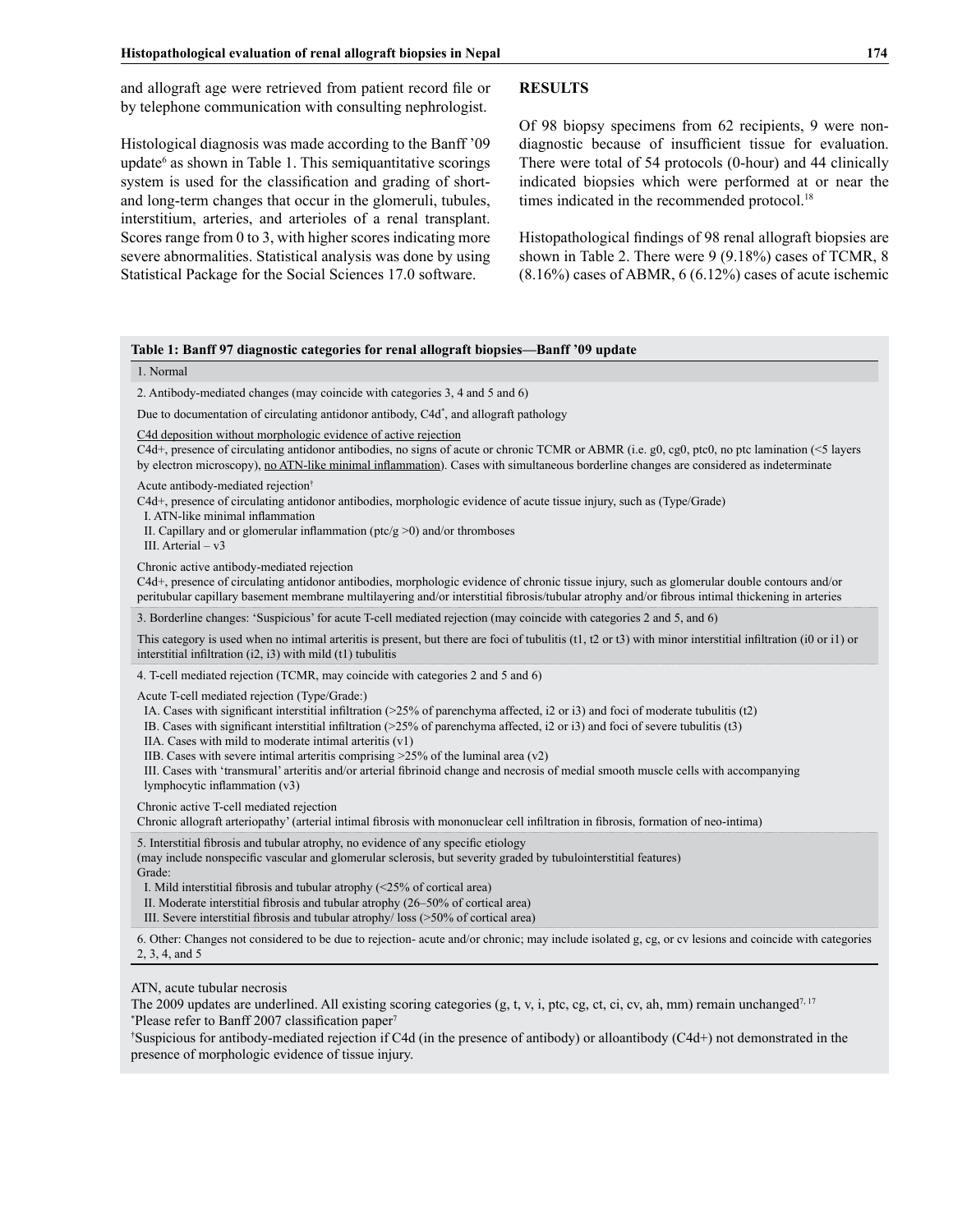injury, 6 (6.12%) cases of borderline changes and 4 cases (4.08%) of chronic CNI toxicity. In biopsy specimens obtained at implantation (0-hour biopsy, n=54), 37 biopsies were essentially normal and 6 showed acute ischemic changes.

The time of biopsy ranged from 0 hour to 6 years after transplantation. The maximum number of biopsy specimens obtained was 4 per recipient (range 0 to 4). A total of 9 biopsy specimens were obtained at 1 week, 7 at 4 weeks, 12 at 3 months, 8 at 6 months, 5 at 1 year, and 3 at 6 years. The recipient of post transplantation biopsy at 6 years had undergone renal transplantation twice in India. The timing of biopsy and corresponding histopathological findings are shown in Table 3.

Out of 62 recipients, there were 47(75.8%) males and 15 (24.2%) females. The maximum numbers of recipients were in the age group of 31-40 years (19/62, 30.65%). Age ranged from 16 to 61 years. In the age group of 10-20 years, majority of the biopsies were normal (6/9, 96.67%). There were 58.33%, 37.03%, 42.85% and 63.6% of normal biopsies in the age group of 21-30 years, 31-40 years, 41-50 years and 51-60 years of age group respectively.

### **DISCUSSION**

Chronic kidney disease leading to ESRD has been increasing worldwide. Based on the global scenario, ESRD incidence in Nepal is estimated to be approximately 2600 per year.19 There are 3 methods of renal replacement therapy available to patients: continuous ambulatory peritoneal dialysis, hemodialysis and renal transplantation. Of these transplantation is the most cost effective and provides better quality of life. Nepal performed its first successful kidney transplant in 2008.<sup>1</sup> Renal allograft biopsy is the most sensitive diagnostic tool for determining the cause of graft dysfunction and for the diagnosis of allograft rejection.<sup>3</sup>

Out of 98 renal allograft biopsies, there were 9 (9.18%) cases of TCMR, 8 (8.16%,) cases of ABMR, 6 (6.12%) cases of acute ischemic injury, 6 (6.12%) cases of borderline changes and 4 cases (4.08%) of chronic CNI toxicity.

Acute ischemic tubular injury (such as with delayed graft function), acute rejection and acute CNI toxicity are common causes of acute allograft dysfunction, whereas chronic rejection, chronic CNI toxicity, hypertension, chronic infection/obstruction and donor-derived disease contribute to late allograft dysfunction. Acute ischemic injury is identified by the typical changes of tubular degeneration and regeneration. Inflammatory cells are usually located adjacent to severely damaged tubules. It shows dilated and thinned tubules with epithelial simplification and loss of PAS positive brush border (fig. 1). Luminal sloughed out cells and cellular debris are seen. The interstitium is edematous with a mild mononuclear cellular infiltrate and areas of hemorrhage. Prominently dilated tubules suggest obstruction, but require correlation with imaging studies.

| <b>Diagnosis</b>               | <b>Number of biopsy</b> | Percentage |  |  |
|--------------------------------|-------------------------|------------|--|--|
| Normal                         | 50                      | 51.04      |  |  |
| Acute ischemic injury          | 6                       | 6.12       |  |  |
| Borderline changes             | 6                       | 6.12       |  |  |
| T-cell mediated rejection      | 9                       | 9.18       |  |  |
| Antibody-mediated rejection    | 8                       | 8.16       |  |  |
| Calcineurin inhibitor toxicity | $\overline{4}$          | 4.08       |  |  |
| Acute interstitial nephritis   | 3                       | 3.06       |  |  |
| Transplant glomerulopathy      | 1                       | 1.02       |  |  |
| Viral infection                | 1                       | 1.02       |  |  |
| $IF/TA$ , $NOS^*$              | 1                       | 1.02       |  |  |
| Non-diagnostic                 | 9                       | 9.18       |  |  |
| <b>Total</b>                   | 98                      | 100.0      |  |  |

*\* IF/TA, NOS: interstitial fibrosis and tubular atrophy, not otherwise specified*

| Table 3: Histopathological findings based on time at biopsy<br><b>Diagnosis</b> |          |                             |                       |             |                |                |            |           |       |       |                    |              |
|---------------------------------------------------------------------------------|----------|-----------------------------|-----------------------|-------------|----------------|----------------|------------|-----------|-------|-------|--------------------|--------------|
| <b>Timing of biopsy</b>                                                         | Normal   | Acute<br>ischemic<br>injury | Borderline<br>changes | <b>ABMR</b> | <b>TCMR</b>    | AIN.           | <b>CNI</b> | <b>TG</b> | IF/TA | Viral | Non-<br>diagnostic | <b>Total</b> |
| $0$ time                                                                        | 37       | 6                           |                       | $\Omega$    |                | $\theta$       | $\Omega$   | $\Omega$  |       |       | $\mathbf{8}$       | 54           |
| Within a week                                                                   | 3        |                             | $\theta$              | 3           | 3              | $\theta$       | $\Omega$   | $\Omega$  |       |       | $\Omega$           | 9            |
| 2-4 weeks                                                                       |          |                             |                       | 4           | $\Omega$       | $\Omega$       | $\Omega$   | $\Omega$  |       |       | $\Omega$           | ∍            |
| 2-3 months                                                                      | 4        |                             |                       |             | $\overline{2}$ | $\overline{2}$ |            | $\Omega$  |       |       |                    | 12           |
| 4-6 months                                                                      |          |                             |                       | $\theta$    | $\mathfrak{D}$ | $\Omega$       | $\Omega$   |           |       |       |                    | 8            |
| $7-12$ months                                                                   |          |                             | $\theta$              | $\theta$    |                |                |            | $\Omega$  |       |       |                    | 5            |
| $>12$ months                                                                    | $\Omega$ |                             | $\overline{2}$        | $\Omega$    | $\Omega$       | $\Omega$       |            | $\Omega$  | -     |       |                    | 3            |
| <b>Total</b>                                                                    | 50       | 6                           | $\mathbf b$           | 8           | 9              | 3              | 4          |           |       |       | 9                  | 98           |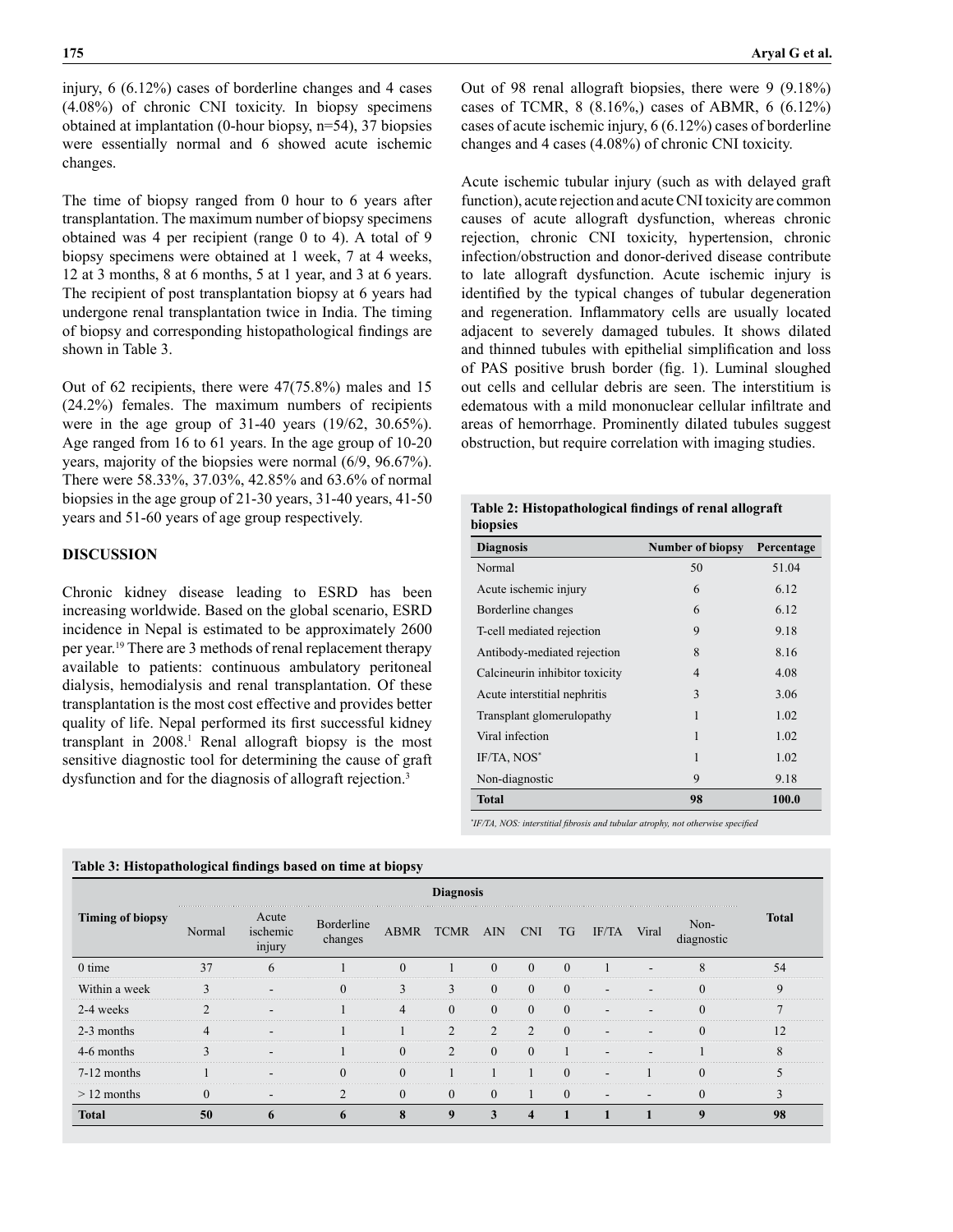

*Figure 1: Dilated tubules with epithelial simplification and loss of PAS positive brush border. Luminal sloughed out cells and fragmented red cells are seen within tubular lumina. The interstitium is edematous with areas of hemorrhage (PAS stain, X400).*



*Figure 3A: Banff type 1 TCMR is characterized by tubulitis lesion showing lymphocytes within the tubular basement membrane and between epithelial cell nuclei. It is seen as a dark blue nucleus, with a clear halo, contrasting with the less dense and larger nucleus of the tubular epithelium nuclei (PAS stain, X400).* 



*Figure 4A: ABMR. Dilated peritubular capillaries show aggregates of mononuclear inflammatory cells (ptc3). Neutrophil is evident within tubular lumen. (PAS stain, X400).* 



*Figure 5A: Acute tubulointerstitial nephritis showing an abundant neutrophilic infiltrate and tubular micro-abscesses (HE stain, X40).*



*Figure 2: Borderline changes. There are foci of tubulitis (t1) with minor interstitial infiltration of mononuclear cells (PAS stain, X400).*



*Figure 3B: Banff type 1 TCMR is characterized by significant interstitial infiltration by mononuclear cells and foci of moderate tubulitis (PAS stain, X400).* 



*Figure 4B: ABMR. Transmural arteritis with mononuclear cell infiltration and fibrinoid changes of the media is seen (PAS stain, X400).*



*Figure 5B: Acute tubulointerstitial nephritis showing an abundant neutrophilic infiltrate and tubular micro-abscesses (PAS, stain X40).*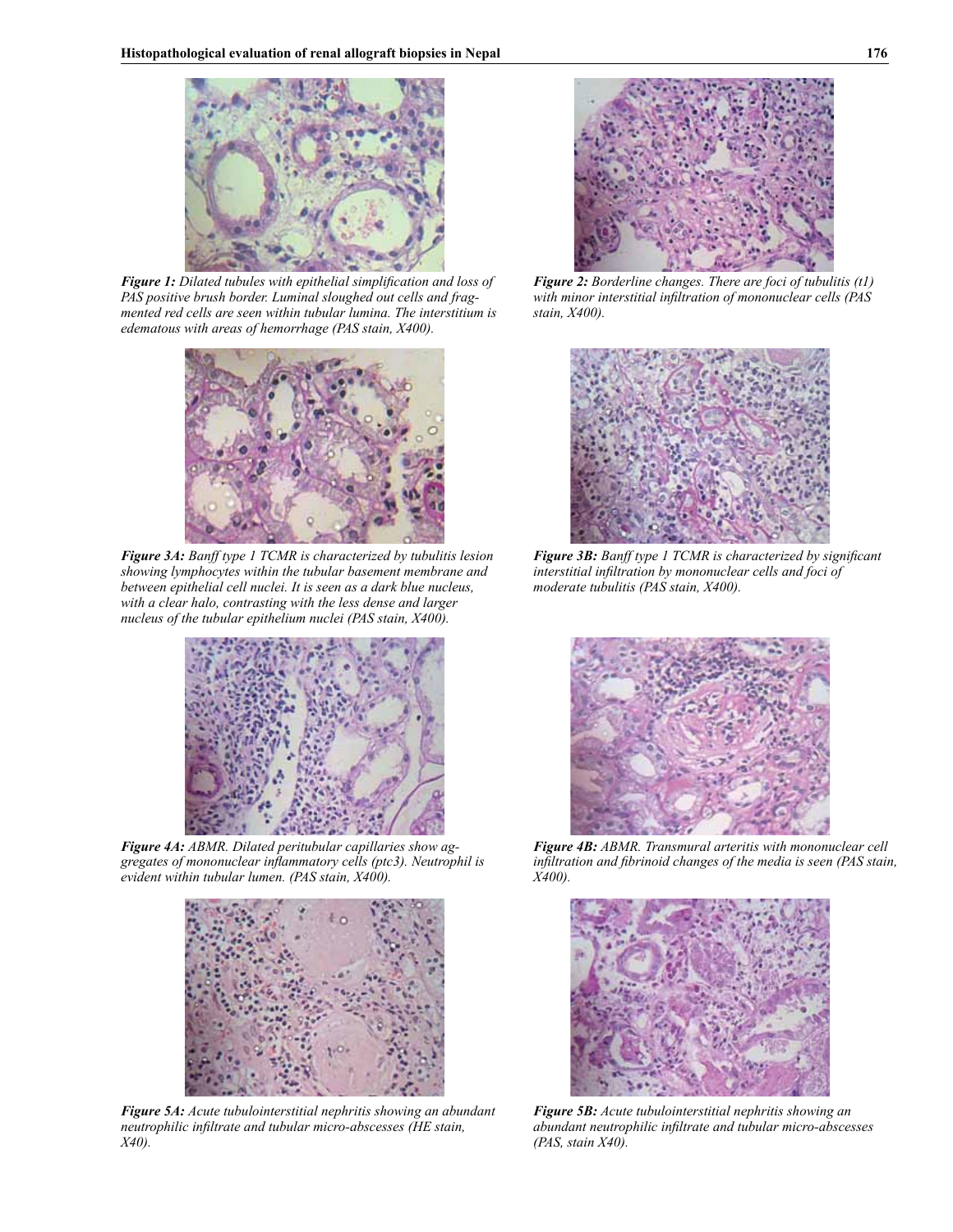Differentiation from borderline changes can often be difficult. In Banff criteria<sup>6</sup>, the term "Borderline changes" is used when no intimal arteritis is present, but there are foci of tubulitis (t1, t2 or t3) with minor interstitial inflammation (i0 or i1) or interstitial infiltration  $(2, 13)$  with mild tubulitis (t1). There were  $6(6.12\%)$  cases of borderline lesion (fig. 2) in our study. Borderline lesions remain an unsolved problem. Some studies conclude that the most borderline cases are indeed TCMR<sup>20</sup>, but discrepant percentage (30-80%) of borderline cases have been reported to progress to TCMR without treatment.<sup>21, 22</sup> Acknowledging such concerns, the Banff classification insists that the therapeutic decision in borderline cases must be made in the clinical context.

Interstitial inflammation with tubulitis and intimal arteritis is the hallmark of TCMR. TCMR typically develop 1-6 weeks after transplantation, but can occur at any time even after 5 years.<sup>3</sup> Diagnosis requires a threshold level of mononuclear cell involvement of the interstitium and within tubules. The latter is best observed with a PAS stain that highlights the tubular basement membrane. On PAS stain, lymphocytes just within the non-atrophic tubular basement membrane and between epithelial cell nuclei can be seen as a dark blue nucleus, often with a clear halo, contrasting with the less dense and larger nucleus of the tubular epithelium (fig. 3A). The interstitium contains significant infiltrate of mononuclear cells involving >25% of parenchyma with foci of moderate tubulitis (fig. 3B). Intimal arteritis refers to mononuclear cells beneath the endothelium, and preferentially affects the larger arteries. Tubulitis and arteritis are graded on the most severely affected tubule or artery, respectively. Subcapsular fibrosis and tubular atrophy with associated chronic inflammation are common in renal allograft, due to interruption of the capsular blood supply. Such changes do not represent allograft rejection.

There were 8 cases of TCMR from a week to 1 year after transplantation whereas one case of TCMR was seen at 0-hour biopsy. The diagnosis of TCMR at 0-hour biopsy was based on evaluating the functional deterioration of a graft. The lesion would have diagnosed as borderline lesion or subclinical rejection in biopsies without graft dysfunction.

Glomerulitis is not a recognized criterion for rejection. Collection of neutrophils within glomerular capillary loop may occasionally be seen in ABMR. Peritubular capillaritis with neutrophils, presence of anti-HLA antibodies or DSAs, acute tubular necrosis and a positive C4d stain are the usual features of ABMR. Thrombotic microangiopathy, interstitial hemorrhage, transmural arteritis and arterial fibrinoid necrosis may also be seen (fig. 4A&B). The single risk factor for ABMR is sensitization that occurs because of previous HLA exposure from prior transplant, pregnancy or blood transfusion. There were 3 cases of ABMR developed within a week, 2 cases within a month, and one case after 2-3 months of transplantation. On the other hand, two

female recipients developed ABMR after 12 months of transplantation.

ABMR usually presents in the first 3 months after transplantation.3 Because of its relatively poor prognosis, aggressive treatment with plasmapheris, mycophenolate, tacrolimus, and intravenous immunoglobulin and anti CD-20 have been used.23 Documentation of DSAs and C4d staining was not always possible in our study which might have underdiagnosed the real number of cases of ABMR.

A large number of neutrophils suggest acute pyelonephritis. Bacterial acute pyelonephritis and polyomavirus nephropathy are common infections. The presence of occasional interstitial neutrophils or small collections of tubular luminal neutrophils may occur as part of damaged tubules in rejection. On the other hand, an abundant neutrophilic infiltrate or tubular micro-abscesses are unusual in rejection and would strongly suggest acute tubulointerstitial nephritis (AIN), possibly acute pyelonephritis (fig. 5A&B). There was a case of 24 year-old male who underwent biopsies 4 times at 0 hour,  $6<sup>th</sup>$  day,  $6<sup>th</sup>$  week and  $8<sup>th</sup>$  week after transplantation. Biopsies persistently showed features of AIN except in implantation biopsy.

Viral infections associated with interstitial nephritis include cytomegalovirus and adenovirus. These infections are associated with distinct nuclear inclusions. There was a case of possible cytomegalovirus (CMV) infection, though it was not confirmed immunohistochemically. Most CMV infections occur in the first month after transplant.<sup>24</sup> Active CMV infection is characterized by tubulointerstitial nephritis. Typically there is interstitial edema and plasma cell and mononuclear cell inflammatory infiltrate with tubulitis and epithelial injury. Identification of characteristic viral inclusion in tubular epithelial cells or identification of CMV antigen with immunohistochemical stains can distinguish CMV infection from acute rejection.

In the setting of a gradual rise in creatinine particularly with proteinuria, TG, chronic CNI toxicity, recurrent glomerular disease and hypertension must be considered. TG shows glomerular capillary double contours. There was only one case of TG in our study. In a study by Gloor JM et al<sup>25</sup>, TG was diagnosed in 55 patients out of 582 renal transplants. Most late allograft failure is attributed to CNI nephrotoxicity. There were 4 cases of chronic CNI toxicity in our study with prominent arteriolar hyalinosis.

Virtually all diseases that cause ESRD can recur in the allograft except Alport disease and polycystic kidney disease. Disease characteristics are similar to that in native kidneys. Although any disease that affects the native kidney can occur de novo in the allograft, those with any significant incidence include membranous glomerulonephritis and focal segmental glomerulosclerosis. De novo membranous glomerulonephritis has features similar to the disease in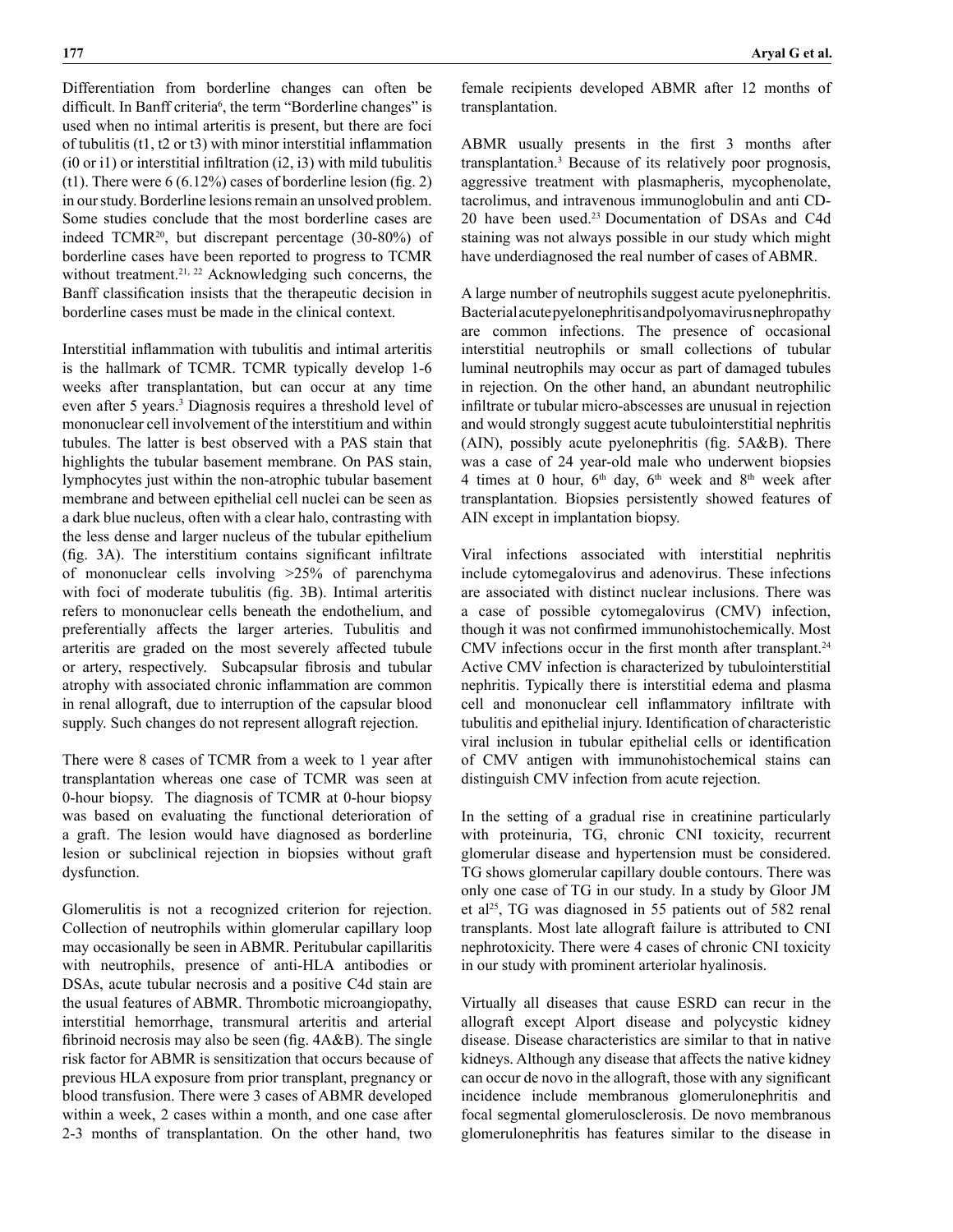native kidneys, but shows a stronger association with hepatitis C virus infection. As the major glomerular disease in Nepal is membranous glomerulonephritis<sup>26</sup>, it need to be given extra emphasis while evaluating protocol or indicated renal allograft biopsies. In the absence of specific causes, one case showed massive IF/TA in 0-hour biopsy. In a study by Chalise PR et al<sup>1</sup>, the mean age of Nepalese kidney donors was  $46.7\pm9.2$  years. One of the possibilities of IF/ TA. NOS in our study may be the age related changes of donor's kidney.

Protocol biopsies have long been a controversial issue in kidney transplantation. Relative risk of complications of the procedure must be weighed against the possible benefit and the patient must be fully informed before protocol biopsies can be obtained. Kidneys from so called "extended criteria" donors are commonly used for allografting, and these organs often have significant vascular disease, glomerulosclerosis, and/or interstitial fibrosis with tubular atrophy and loss. Indeed, it is routine to obtain a preimplantation "protocol" biopsy from most deceased donor kidneys for rapid processing to assess suitability for implantation. Baseline post implantation biopsies with optimum fixation and processing enable detection and quantification of glomerulosclerosis, small- and large-vessel chronic vascular disease, extent of fibrosis and TA and loss, any unsuspected pre-existing disease, and ischemic injury, which have prognostic implications for graft survival.<sup>27</sup> Protocol peri-implantation biopsies, optimally done after vascular anastomosis, should be obtained as a baseline from all renal allografts.18 Biopsies should also be obtained at 1-week intervals in the context of delayed-graft function, until stable recovery of function is achieved. In sensitized patients with significant risk factors for acute rejection, a protocol biopsy should be obtained within the first 3 months. Renal allograft biopsies enable identification of active pathologic processes or emerging fibrosis in the allograft and initiation of early interventions to arrest or delay progression to overt dysfunction and later graft loss. In the future, incorporation of omics-technologies and discovery of new tissue markers with the goal of combining histopathology and molecular parameters within the Banff schema will improve histopathology-based diagnoses.

#### **CONCLUSION**

Renal allograft biopsy remains the gold standard for the diagnosis of allograft dysfunction. In the early posttransplant period (0-6 months), ABMR, acute ischemic injury and TCMR are the major differential diagnoses. Interstitial inflammation with tubulitis and intimal arteritis are diagnostic for TCMR, while ATN like lesion with positive C4d in the peritubular capillaries and transmural arteritis signify ABMR. In the late post transplant period (> 6 months after transplant), TG, Chronic CNI toxicity, viral infections and graft senescence including donor derived disease result in poor late graft survival.

#### **ACKNOWLEDGEMENTS**

The author would like to thank Raju Ranjitkar and Jeevan Pariyar of histopathology laboratory for preparing thin sections and special staining.

#### **REFERENCES**

- 1. Chalise PR, Shah DS, Sharma UK et al. Renal transplantation in Nepal: the first year's experience. Saudi J Kidney Dis Transpl 2010;21:559-64.
- 2. Dulal RK, Karki S. Nepalese kidney transplant recipient in a follow up clinic: related and unrelated living donor. J Nepal Med Assoc 2008;47:98-103.
- 3. D' Agati VD, Jennette JC, Silva FG. In Pathology of renal transplantation in: Donald WK, ed. Non-neoplastic kidney diseases. Washington DC: American Registry of Pathology/Armed Force Institute of Pathology; 2005:pp667-709.
- 4. Mao Q, Terasaki PI, Cai J et al. Extremely high association between appearance of HLA antibodies and failure of kidney grafts in a fiveyear longitudinal study. Am J Transplant 2007;7:864–71.
- 5. Solez K, Axelsen RA, Benediktsson H et al. International standardization of criteria for the histologic diagnosis of renal allograft rejection: the Banff working classification of kidney transplant pathology. Kidney Int 1993;44:411-22.
- 6. Sis B, Mengel M, Haas M et al. Banff '09 meeting report: antibody mediated graft deterioration and implementation of Banff working groups. Am J Transplant 2010;10:464-71.
- 7. Solez K, Colvin RB, Racusen LC et al. Banff 07 classification of renal allograft pathology: updates and future directions. Am J Transplant 2008;8:753-60.
- 8. Kikić Z, Regele H, Nordmeyer V et al. Significance of peritubular capillary, glomerular, and arteriolar C4d staining patterns in paraffin sections of early kidney transplant biopsies. Transplantation 2011;91:440-6.
- 9. Maeda H, Sakamoto K, Kashiwabara H et al. Effect of hypertension, hyperlipidemia and cyclosporine A therapy on long-term renal allograft survival. Transplant Proc 1996;28:1633–4.
- 10. Wavamunno MD, O'Connell PJ, Vitalone M et al. Transplant glomerulopathy: ultrastructural abnormalities occur early in longitudinal analysis of protocol biopsies. Am J Transplant 2007;7:2757–68.
- 11. Cosio FG, Gloor JM, Sethi S et al. Transplant glomerulopathy. Am J Transplant 2008;8:492–6.
- 12. Nankivell BJ, Chapman JR. Chronic allograft nephropathy: current concepts and future directions. Transplantation 2006;81:643–54.
- 13. Henderson LK, Nankivell BJ, Chapman JR. Surveillance protocol kidney transplant biopsies: their evolving role in clinical practice. Am J Transplant 2011;11:1570-5.
- 14. Racusen LC, Regele H. The pathology of chronic allograft dysfunction. Kidney Int Suppl 2010;119:S27-32.
- 15. Rush D. Protocol biopsies for renal transplantation. Saudi J Kidney Dis Transpl 2010;21:1-9.
- 16. Serón D, Moreso F. Protocol biopsies in renal transplantation: prognostic value of structural monitoring. Kidney Int 2007;72:690-7.
- 17. Racusen LC, Solez K, Colvin RB, et al. The Banff 97 working classification of renal allograft pathology. Kidney Int 1999; I55:713– 23.
- 18. Racusen LC. Protocol Transplant Biopsies in Kidney Allografts: Why and When Are They Indicated? Clin J Am Soc Nephrol 2006;1:144–7.